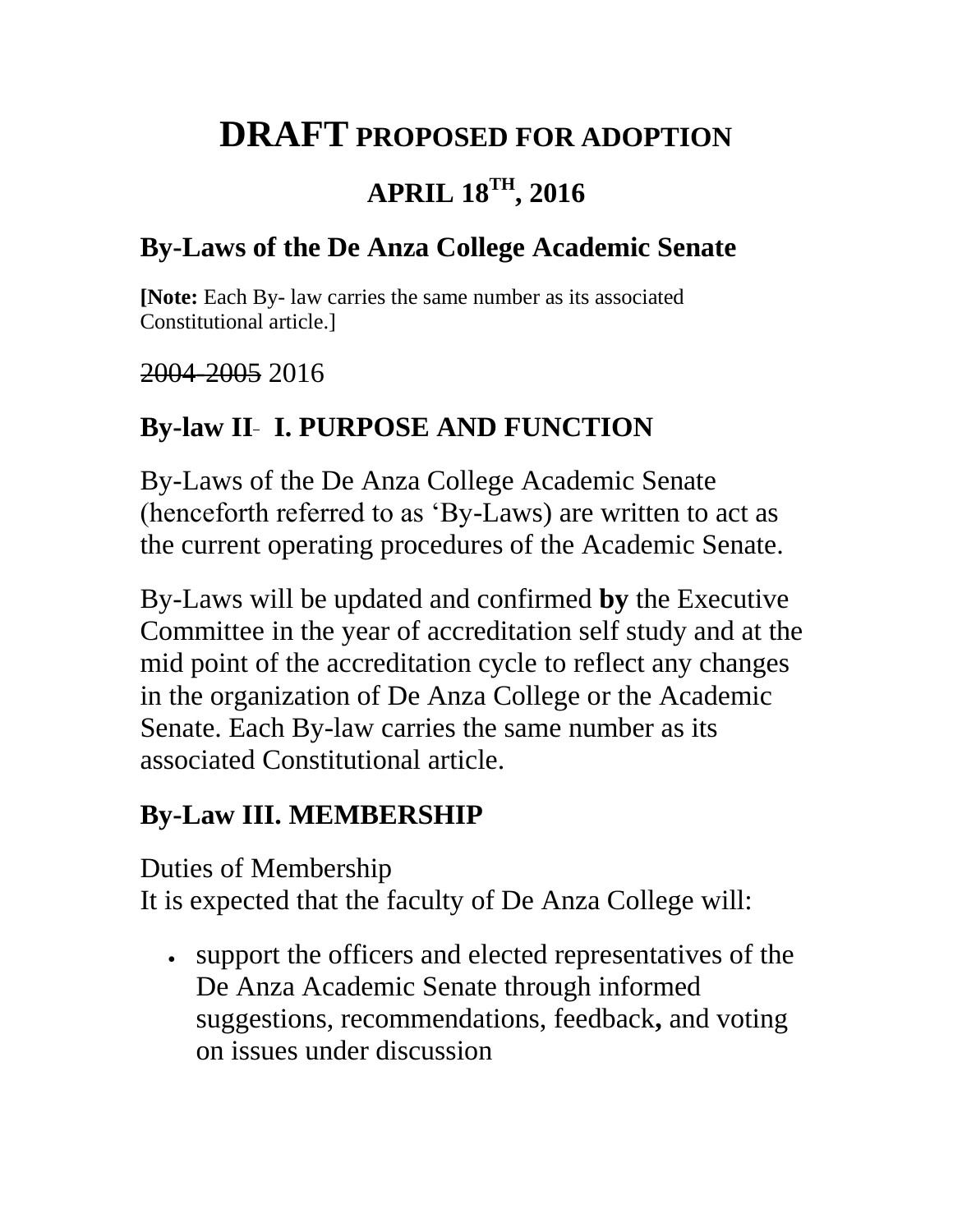- initiate recommendations and suggestions to the officers and elected representatives aimed at improving the educational welfare of De Anza's students and the professional growth of the faculty
- fulfill their professional obligations as members of the Academic Senate
- pay dues to the organization

## **By-law IV. DUES**

The dues for this organization are \$5 per contract month. Faculty can arrange for a payroll deduction of dues by completing the appropriate form (which can be obtained from the Executive Secretary) or may simply write a check to the Academic Senate for \$50 once per year.

## **By-law V. OFFICERS**

## Released Time

The District and College provides in the vicinity of 1.5 FTEF for use by the Officers of the Academic Senate. 1.0 of this amount is guaranteed through the faculty contract. Specific released time for each Officer varies based on the load factor variables in the regular faculty load of the person holding the office. The President gets more released time than the Vice President who gets more than the Executive Secretary.

## Summer Stipend

The college provides a \$6,000 summer stipend for the officers as a group to be available during the months of July and August and to provide a predictable on campus presence for faculty, administrators, and members of the public. The stipend shall be split among the Officers based on the time they will provide service. Typically, the split is equal shares.

## Meetings and special empowerments

During the academic year, the Senate officers will meet twice per week, typically each Monday from 1:30 pm **to** 2:30 pm and Wednesday from 1:30 **to** 2:30 pm for planning purposes. The officers will meet in the summer as appropriate to tasks, projects, and other meetings. The officers have the authority to recruit and confirm faculty for committees that need to meet before the beginning of the fall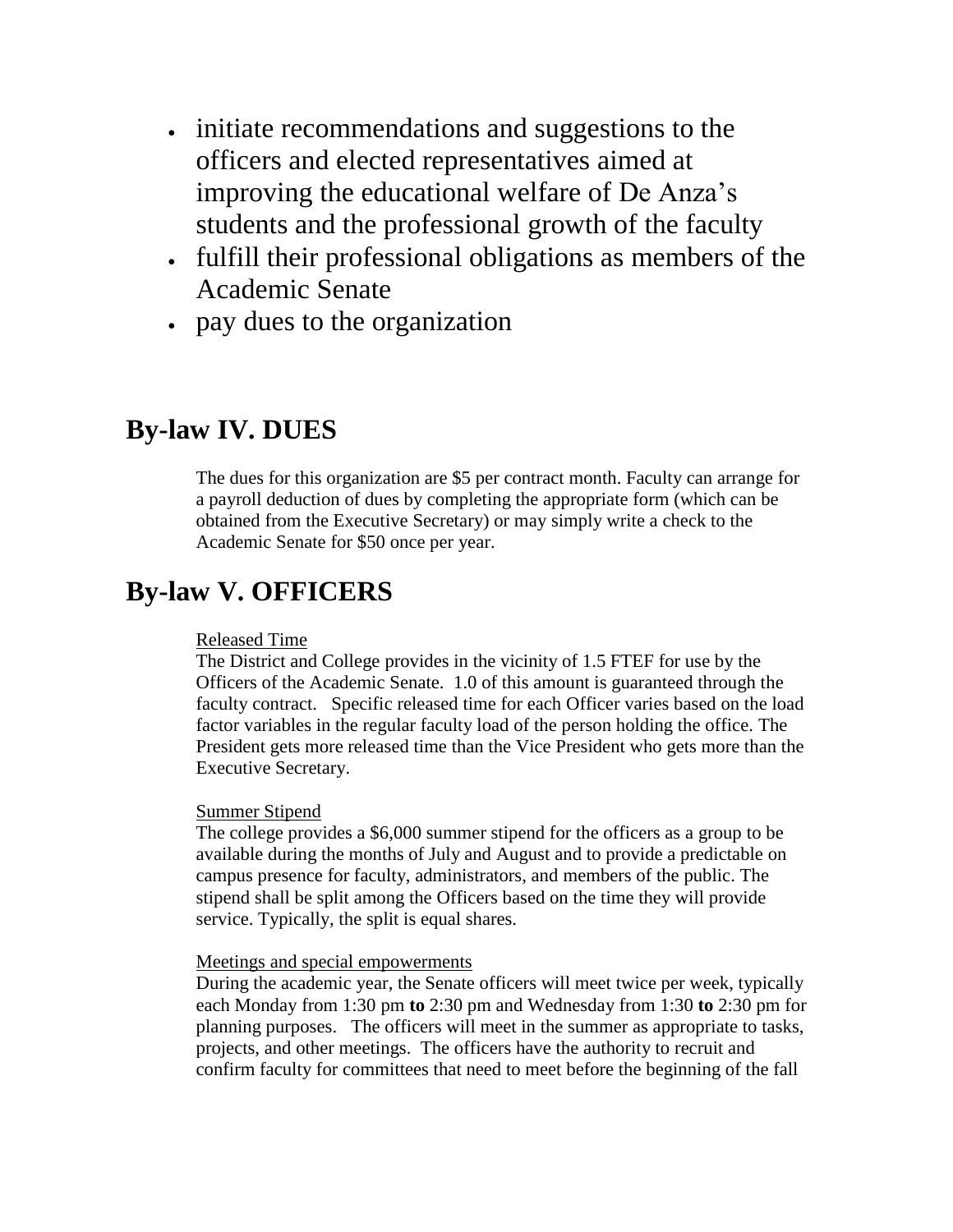quarter. The officers may appoint themselves to committees, especially in cases where delaying in order to recruit would be problematic.

## Duties of the President

The President serves as the chief executive officer of the Academic Senate and the Executive Committee and as such has the following responsibilities:

- Prepare an agenda for and preside over all meetings of the Academic Senate and Executive Committee
- Supervise all affairs of the Academic Senate
- Execute such plans and policies as the members of the Academic Senate or Executive Committee may have authorized, directed or approved
- Maintain a list of current members of the Executive Committee. Inform Division Deans of the need for division Senators or in the event that Senators miss 4 or more meetings in a quarter
- Attend the following committee meetings
	- Board of Trustees
	- College Council
	- Chancellor's Advisory Committee
	- Academic and Professional Matters Committee
	- Classified Senate
	- Dean's Council
	- State Plenary sessions
- Prepare and present for approval to the Executive Committee an annual budget for the Academic Senate College B funds at the beginning of each fall quarter
- Make recommendations on behalf of the Academic Senate to the Governing Board with respect to academic and professional matters
- Represent the Academic Senate at District and College functions
- Act as co-chair of the Campus Budget Committee and attend District Budget committee meetings (or assign a designee)

## Duties of the Vice President

The primary function of the Vice President is to assume**,** in the absence or at the request of the President**,** the duties of that office. In addition, the Vice President has the following responsibilities:

- Assist the President in agenda building
- Monitor the list of committees needing faculty representatives and recruit faculty to serve on committees
- Present faculty names for confirmation to committees (in conjunction with the Diversity Coordinator and the Tenure Review Coordinator for tenure review committees)
- Perform other duties as requested by the President or the Executive Committee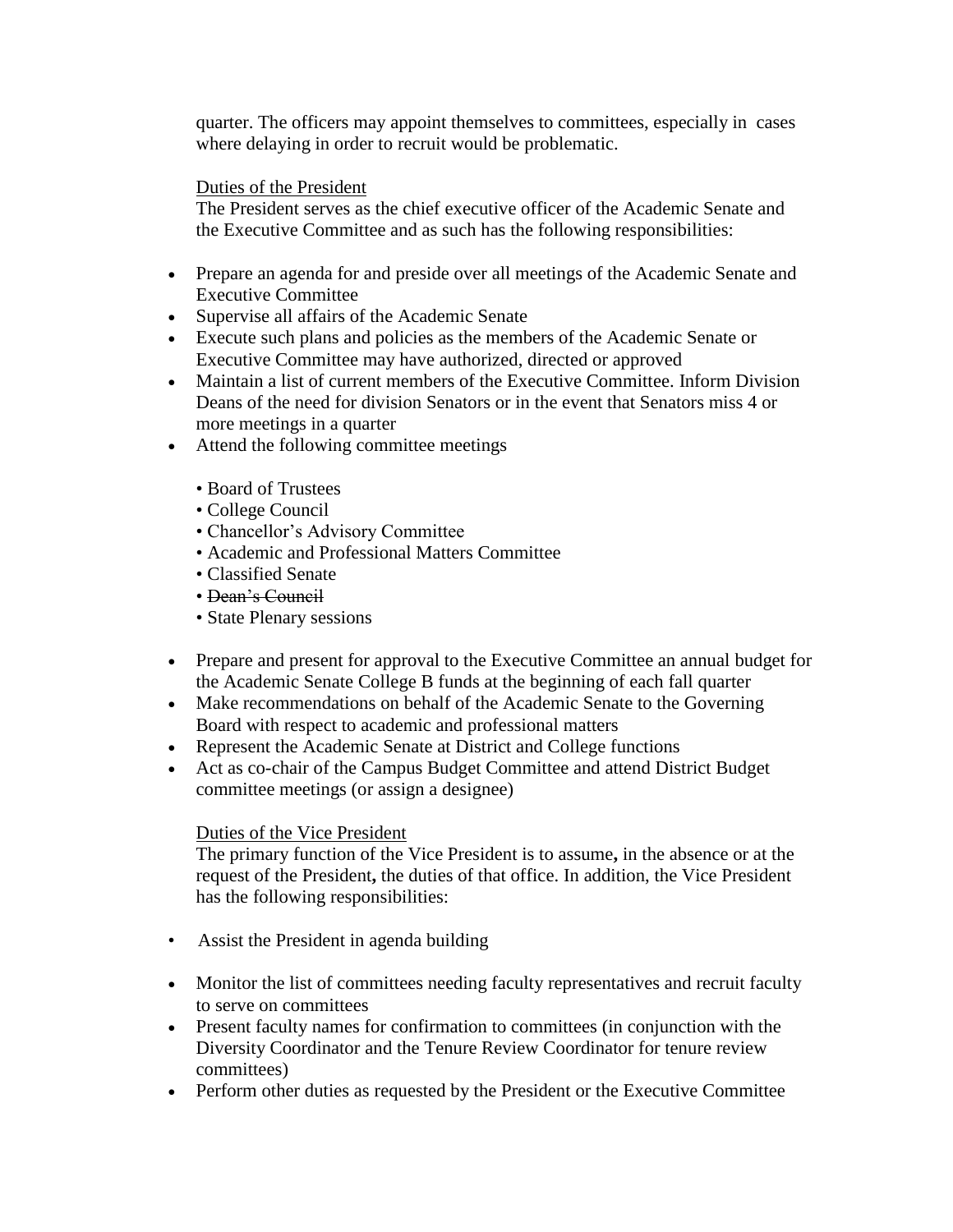Attend the Plenary Sessions of the Academic Senate for California Community Colleges

## Duties of the Executive Secretary

The primary function of the Executive Secretary is to maintain an ongoing record of discussions and actions of the Executive Committee. In addition, the Executive Secretary has the following responsibilities:

- Act as Treasurer for the Academic Senate including:
	- depositing dues,
	- paying bills,
	- balancing the checkbook, and
	- reporting to the Executive Committee on the checkbook balance in October and in January
- Maintain (or supervise) the Academic Senate's web page
- Act as Editor of the Academic Senate Newsletter to be published at least quarterly
- Maintain the College Courses Into Disciplines and FSAs Report, update the report annually, and preside over a confirmation of the report by all faculty input and Executive Committee approval every three years. Additionally, provide training for faculty and administration on assigning courses, attend ASCCC plenary sessions on minimum qualifications, and monitor changes and proposed changes to the state minimum qualifications for faculty and administrators.
- Attend the plenary sessions of the Academic Senate for California Community Colleges

## Removal from Office

A recall election to remove an officer from office may be called by the Executive Committee at any time during an officer's term by a petition signed by two-thirds of the active members of the Executive Committee.

## **By-law VI. THE EXECUTIVE COMMITTEE**

The Executive Committee of the Academic Senate meets each Monday during the academic year from 2:30 – 4:30 with the exception of holidays, the first week of class**,** and Finals week. Agendas for Executive Committee meetings are normally distributed by Thursday afternoon prior to an Executive Committee meeting the following Monday. In all cases, agendas are distributed prior to 2:30 PM on Fridays prior to Executive Committee meetings the following Monday. Items to be included on the agenda or in the agenda packet for Senators must by in the possession of the President by noon on Wednesday.

A quorum is considered present at Executive Committee meetings if there is 1 person more than half the sum of division confirmed Senators and Officers present.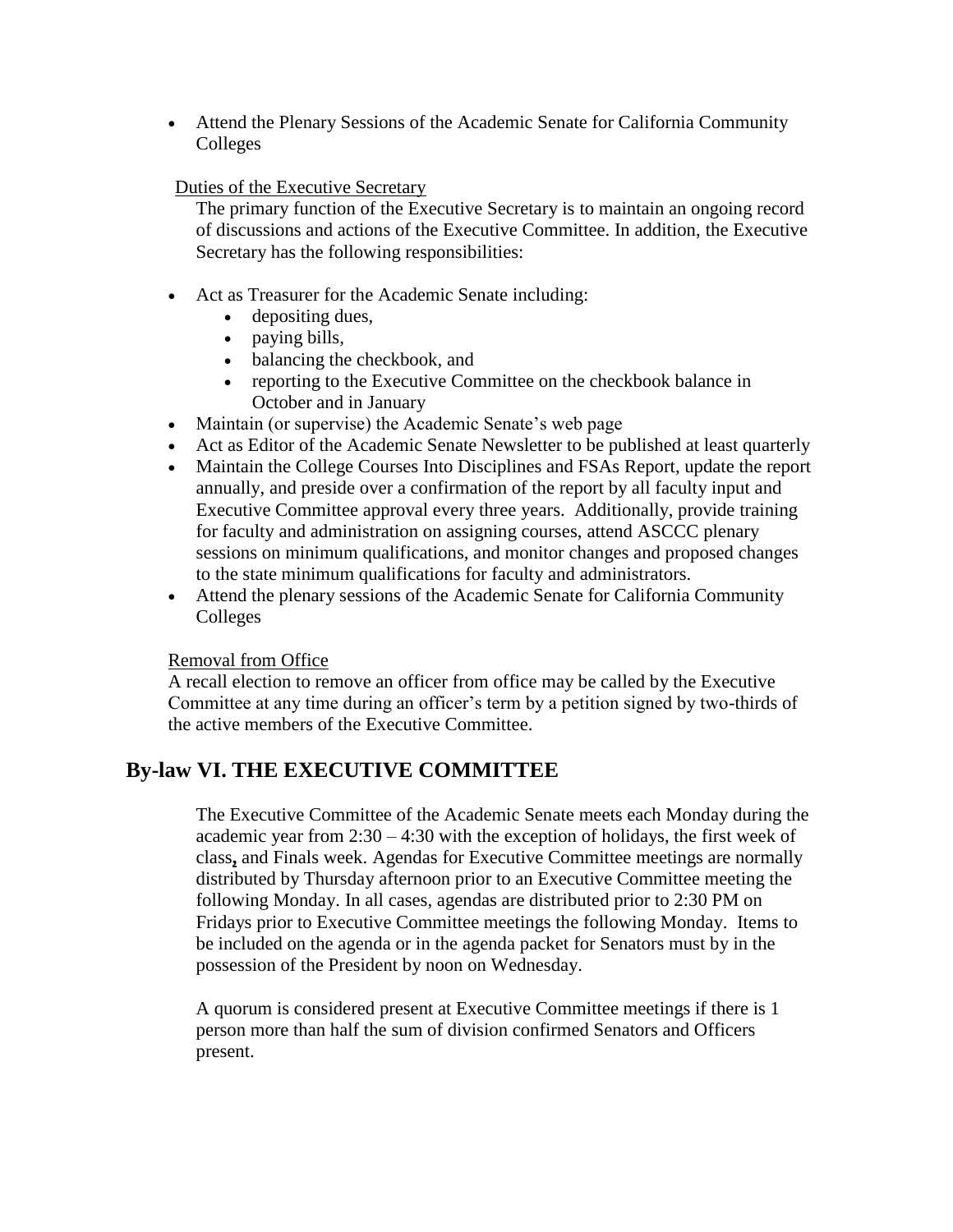Duties of the Executive Committee

As members of the Executive Committee, the Officers and Senators have the following responsibilities:

- Know the Constitution of the Academic Senate
- Carry our the purpose and function of the Academic Senate as a whole as outlined in Article II of the Constitution
- Recommend and make policies and decisions for the Academic Senate which are consistent with the Constitution
- Review current policies and procedures initiated by the College and District, and make recommendations for changes in these as necessary as outlined in Section 3 of Article II of the Constitution
- Deliberate and act of **on** all proposals and matters of concern to the collective and individual membership of the Academic Senate
- Maintain a strong liaison with the Foothill College Academic Senate, the Faculty Association, the Classified Senate, the De Anza Student Body Senate and College and District administration, as well as with such regional, state, and national organizations that are deemed important and relevant to De Anza College and its faculty
- Be responsible for confirming all faculty to all committees
- Review and approve the annual Academic Senate College B budget presented by the President by October 15 of each year.
- Review, semi annually, the expenses/revenues of the Academic Senate private dues account at Chase Bank as presented by the Executive Secretary

Duties of Senators

In addition to representing the interests of their division's faculty, Senators have the following responsibilities:

- Attend all meetings of the Executive Committee. Teaching schedules should be such as to allow attendance for the full meeting time. Notify the President when not attending an Executive Committee meeting
- Bring their division's faculty concerns or recommendations to the Executive Committee
- Communicate to their division's faculty, on a weekly basis, the discussions and actions of the Executive Committee
- Serve, as needed, on at least one other College or District governance committee
- Assume a leadership position with regard to academic issues within their division

## Associate Membership (non voting)

The people holding the following positions are granted associate membership on the Executive Committee:

- Vice President of Instruction (or designee)
- Classified Senate President (or designee)
- De Anza Student Body President (or designee)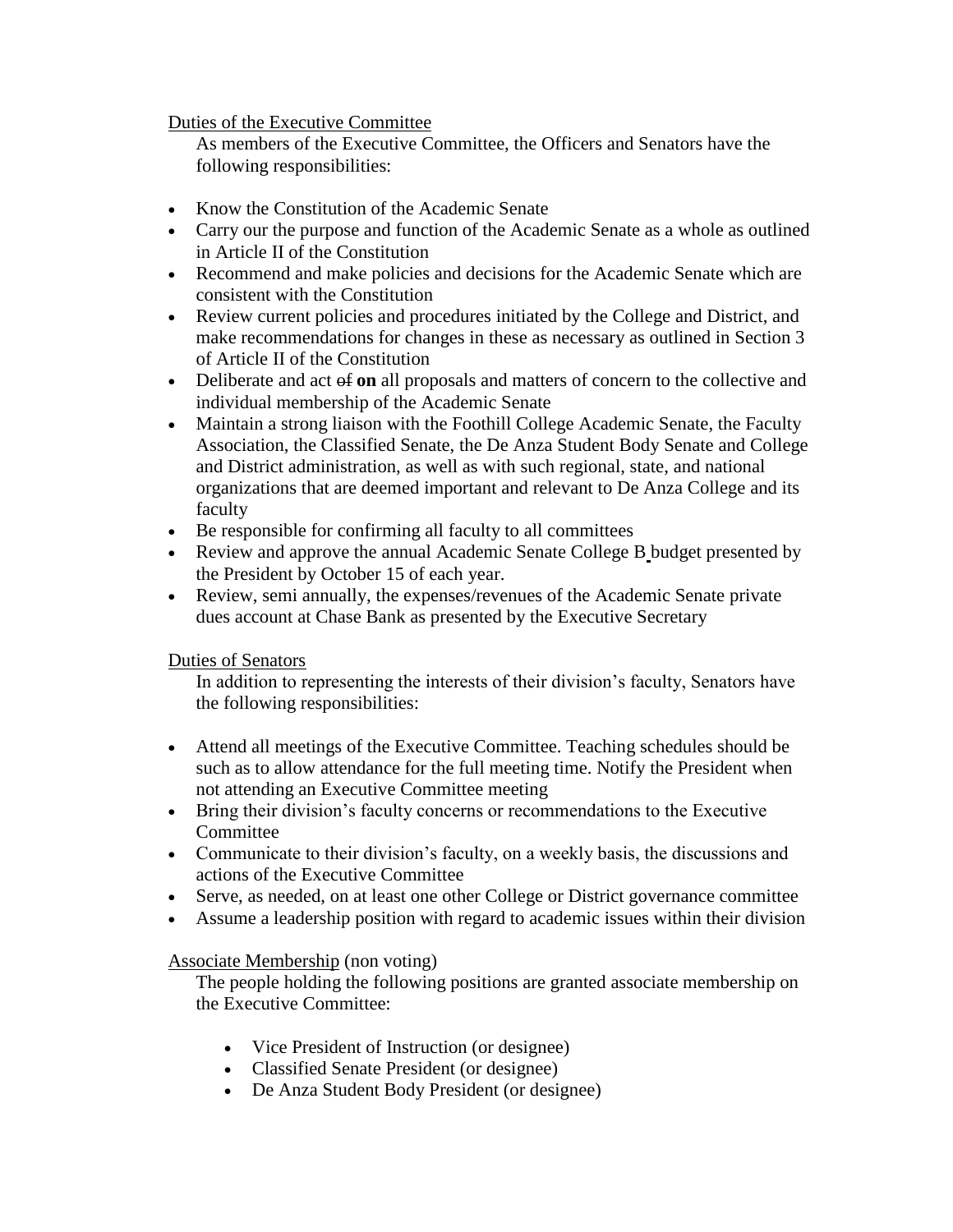Faculty Co-chairs of Decision Making Teams, the Instructional Planning and Budgeting Team, the Student Sewrvices Planning and Budgeting Team, the Finance and College Services Planning and Budgeting Team and the Campus Budget group

# **By-law VII. ELECTIONS**

## Nominating and Election Committee

- A Nominating and Election Committee (NEC) will be formed no later than the sixth week of winter quarter each year. The NEC will consist of a chairperson and two members (all chosen from the Executive Committee membership). Neither officers nor persons running for office shall be members of the NEC. The NEC has the following responsibilities:
- put out an invitation to all faculty to run for office or nominate another faculty member to run.
- contact nominated faculty to see if they are indeed interested in running
- accept Candidate Statements from faculty running for office (Statements must be submitted to the NEC chairperson no later than May 1.)
- request a list of full and part-time faculty from Human Resources at least 3 weeks prior to the election date (Only faculty listed will be allowed to vote.)
- publish the official ballot with Candidate Statements no later than one week before election date
- arrange for faculty to supervise the election. (Neither officers nor persons running for office shall supervise the election.)
- count the ballots ASAP after the polls close and submit the results to the Executive Committee for certification by announcing the results
- keep ballots secure at all times

## **Campaigning**

Campaigning by and for candidates or other issues on the ballot is allowed as long as it is done at no cost to the college. No campaigning is allowed at the election site on election days.

Faculty supervising the election may not campaign, make recommendations, or advocate for any individual or issues on the ballot. Election supervisors can provide faculty an information sheet (available at the poll) should they have questions.

## Election dates

Election of Officers shall occur in May. An election poll shall be open and supervised each day. Only faculty not running for office may supervise elections.

## Installation of Officers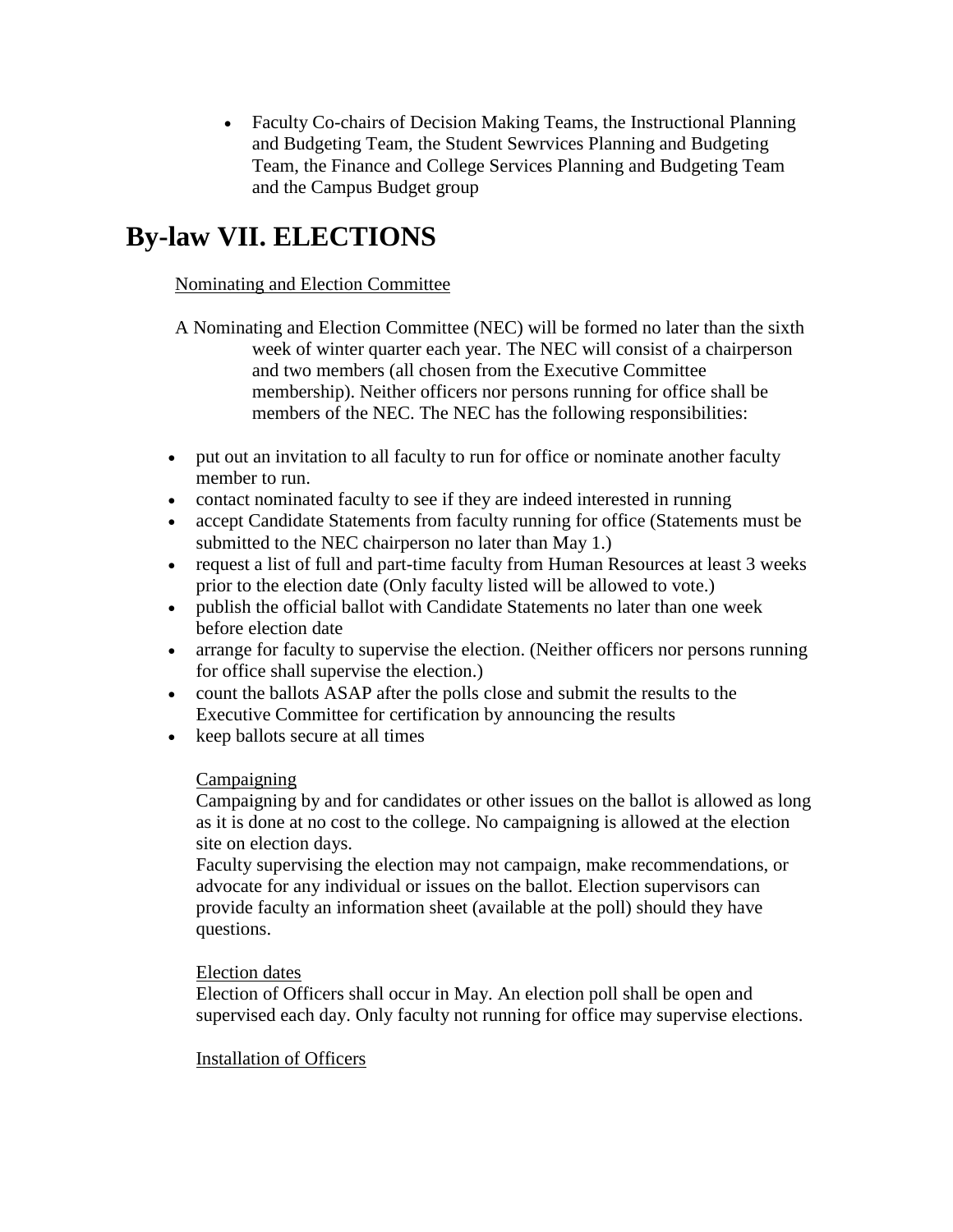The installation of Officers shall occur by way of introduction to the Executive Committee at the last meeting of spring quarter.

## **By-law VIII. COMMITTEES**

## Campus Decision making teams

Decision making at De Anza is done via four (4) Planning and Budgeting Teams, a Campus Budget team and a College Council. The Academic Senate appoints a co-chair (these are two year terms) to the following decision making teams:

- Instructional Planning and Budgeting Team
- Student Services Planning and Budgeting Team
- Finance and College Services Planning and Budgeting Team

The President of the Academic Senate serves as co-chair of College Council.

Duties of co-chairs

- attend all meetings of the team
- attend College Council meetings
- attend, when requested, Executive Committee meetings

• prepare agendas for team meetings with the respective Vice President represent, along with other team faculty, the position of the Academic Senate to their team

• report as requested by the President to the Executive Committee the discussions and decisions of their team

• report regularly to the Executive Committee any concerns they have about discussions and decisions of their team

Duties of faculty on committees

• attend all meetings of the team

• represent the position of the Academic Senate to their team

• when a faculty co-chair does not exist, report regularly to the Executive Committee the discussions and decisions of their team

• report to the Executive Committee any concerns they have about discussions and decisions of their team

## **By-law IX. COMMITTEES**

Academic Senate sub-committees, ad-hoc committees

The De Anza College Curriculum Committee